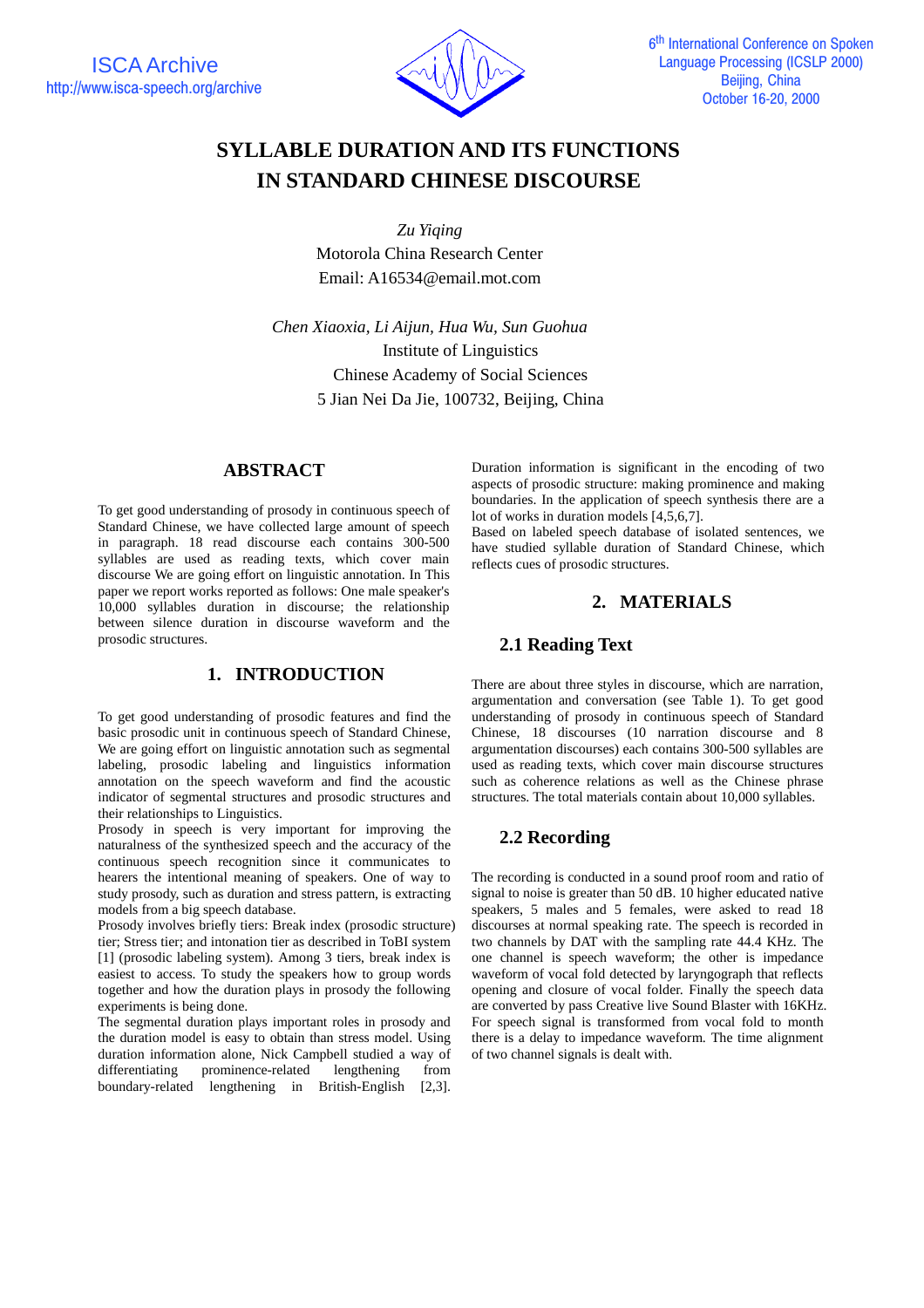#### **Tab. 1 Three Styles of Discourse**

| Narration            | Sets of short stories that are fully<br>formed narration were selected.<br>Each story includes abstract,<br>orientation, complicating action,                        |  |  |  |  |  |
|----------------------|----------------------------------------------------------------------------------------------------------------------------------------------------------------------|--|--|--|--|--|
| <b>Argumentation</b> | evaluation, result and coda.<br>Sets of paragraphs are used to<br>over the logical words, which<br>include the lasses of additive,<br>adversative, causal, temporal. |  |  |  |  |  |
| <b>Conversation</b>  | Main conversation structures will<br>be concerned.                                                                                                                   |  |  |  |  |  |

information annotation on the speech waveform.

Fig.1 - Fig. 3 are waveform, spectrum, segmental labeling, syntactic tree and prosodic tree of an example sentence in our discourse database, which is "前几年, 先生因工作需要, 配  $\frac{a}{4}$   $\frac{a}{4}$   $\frac{a}{4}$   $\frac{a}{4}$   $\frac{a}{4}$   $\frac{a}{4}$   $\frac{a}{4}$   $\frac{a}{4}$   $\frac{a}{4}$   $\frac{a}{4}$   $\frac{a}{4}$   $\frac{a}{4}$   $\frac{a}{4}$  sheng0 yin1 gong1 zuo4 xu1 yao4, pei4 bei4 le0 yi2 ge4 da4 ge1 da4) ", means that my husbands equip a mobile several years ago. With the annotation on speech data, we can account the linguistic and phonetic phenomena what we want. In this study we are concentrate our attention in syllable duration and their related problems.

#### **2.3 Annotation on Speech Data**

To find the acoustic indicator of segmental structures and prosodic structures and their relationships to Linguistics we are going effort on giving three levels annotation such as segmental labeling, prosodic labeling and linguistics



**Fig. 1 The waveform, spectrum and segmental labeling on example sentence**



**Fig.2 The Syntactic Tree of the Example Sentence**



Pw: Prosedic word, MAP: Major Phrase® IU® Intensional Utteresse

**Fig. 3 The Prosodic Tree of the Example Sentence**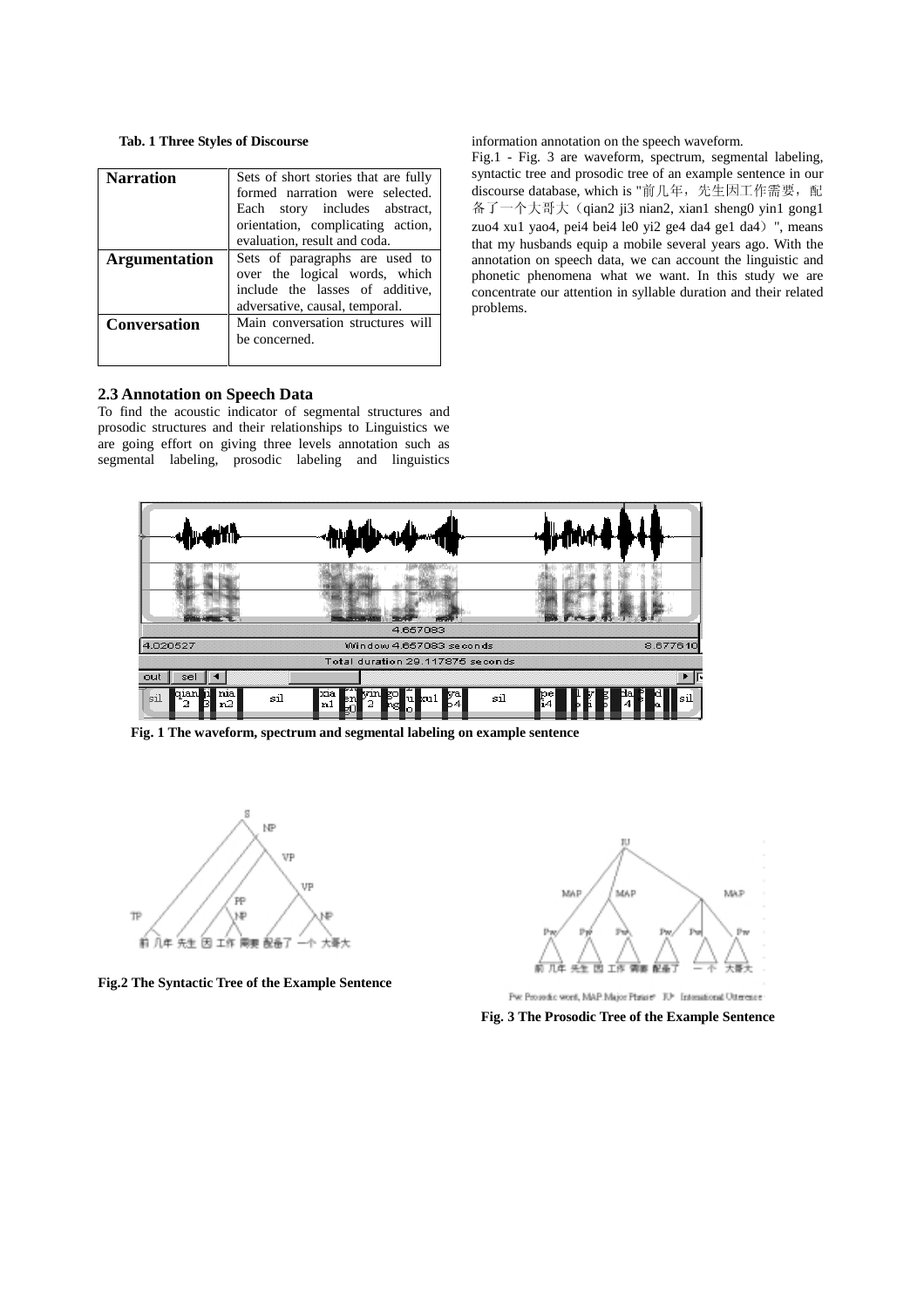## **3. THE SYLLABLE DURATION IN DISCOURSE**

The duration of each syllable has to be expressed in term of how longer or shorter it is than expected. To de-emphasis the variation caused by the inherent duration of syllables we use normalized syllable duration (z-score normalization, instead of absolute duration:

$$
z_{ij} = (d_i - \mu_j)/\sigma_j
$$
  
\n
$$
r = (\sum z_i) / N
$$
 (1)

Where N is the number of syllables in an utterance; d is i-th observed syllable duration in that utterance;  $\mu_i$  and  $\sigma_i$  is j-th syllable mean and standard variances in the syllable table (totally about 400 syllable without tone) respectively. r reflects the speaking rate. z can be positive or negative, and for normally distributed data falls with a probability by 0.998 within the range of plus or minus 3. The duration of shortened syllable is shorter than the mean and will have a negative value of z; and the duration of lengthened syllable is longer than the mean and will have positive value of z.

As mentioned above, to determine the segmental lengthening the inherent duration must be used. The normalized duration cannot only deduce the difference of inherent duration, but also the different deviation range of duration. The speech rate should also be concerned.

There is much evidence to demonstrate that segmental lengthening is one of important acoustic cues of prosodic boundaries. But how the role of lengthening plays in Standard Chinese is still a problem. Based on the data we can easily count the occurrence of segmental lengthening and classify the lengthening into several levels. To simplify problem, at first we concern the syllable lengthening, which is the sum of lengthening of initial, transition and final. Figure 4 is the procedure of this study.

## **4. PERCEPTION ON SYLLABLE DURATION**

There is one more prosodic structure in an utterance, which may have some relationship with syntactic and semantic constraints. The hierarchical prosodic structure [8] in continuous speech is assumed as follows (from large to small): intonation phrase, phonological phrase, prosodic word and foot. The boundaries of the prosodic structure are breaks whose realization can be a pause, pre-lengthening/final lengthening, or pitch movement / F0 reset.

To indicate the phenomena of segmental lengthening in Chinese, we have studied 570 isolated sentences [9,10]. This time we labeled read discourse and still focused our attention on syllable lengthening. The read discourse speech contains 18 read discourse each with 300-500 syllables. In this test, three native listeners, who don't know the aim of the experiment, were asked to answer where are the beaks and where is the stress syllables in one of discourse (556 syllables). With the consistent result on prosodic boundary and stress syllable we gave the prosodic labels on this 556 syllables discourse.

## **4.1 Prosodic Boundary and the related Acoustic cues**

By the perception test we defined the prosodic boundaries in  $\frac{4 \text{ levels}}{1}$ 

- Minor break:
- II. II. Major break;<br>III. Phrase boundar
- Phrase boundary corresponding to comma  $\cdots$ ;
- IV. Phrase boundary corresponding to ".", "!", ";",  $\cdots$

Table 1 shows the results. The pre-boundary lengthening is divided into 6 levels, which is defined by standard deviation, which is -3, -2, -1, 1, 2, 3. The silence duration is also listed in the table. Means and standard deviation of all syllables are obtained from all 18 read discourse of the same speaker, which contains about 10,000 syllables.

|  |  |  | Table 2 Pre-boundary lengthening |
|--|--|--|----------------------------------|
|--|--|--|----------------------------------|

| $\%$                             | <b>Pre-boundary Lengthening</b> |        |        |         |         |         |  |
|----------------------------------|---------------------------------|--------|--------|---------|---------|---------|--|
| Levels<br>(no. of<br>occurrence) | $-3 - 2$                        | $-2-1$ | $-1-0$ | $0 - 1$ | $1 - 2$ | $2 - 3$ |  |
| I(47)                            | 0                               | 43     | 32     | 38      | 22      |         |  |
| II $(22)$                        | 0                               | 5      | 35     | 45      | 10      | 5       |  |
| III(47)                          |                                 |        | 31     | 45      | 13      |         |  |
| IV $(20)$                        |                                 | 5      | 35     | 45      | 10      | 5       |  |

**Table 3 Silence Duration**

| $\frac{0}{0}$ | <b>Silence Duration</b> |          |         |              |         |              |          |
|---------------|-------------------------|----------|---------|--------------|---------|--------------|----------|
| Level         | $0.00 -$                | $0.25 -$ | $0.50-$ | $0.75 -$     | $1.00-$ | $1.50-$      | $0.00 -$ |
| (No.)         | 0.25                    | 0.50     | 0.7     | 1.00         | 1.50    | 2.00         | 0.25     |
| I(47)         | 89                      | 7        | 4       | 0            | 0       | $\mathbf{0}$ | 0        |
| $\mathbf{I}$  | 64                      | 64       | 36      | $\mathbf{0}$ | 0       | $\mathbf{0}$ | 0        |
| (22)          |                         |          |         |              |         |              |          |
| Ш             | 0                       | 0        | 15      | 47           | 28      | 10           | $\bf{0}$ |
| (47)          |                         |          |         |              |         |              |          |
| IV            | 0                       | 0        | 10      | 25           | 20      | 35           | 10       |
| (20)          |                         |          |         |              |         |              |          |

**Table 4 Lengthening on the Stress Words**

| $\frac{6}{9}$                  | $-3-$<br>$-2$ | $-2-$<br>-1 | $-1-$<br>0 | $0-$ | 1. | 2.-<br>3 |
|--------------------------------|---------------|-------------|------------|------|----|----------|
| <b>First Syllable</b><br>(62)  | 0             |             | 10         | 52   | 27 |          |
| <b>Middle Syllable</b><br>(15) | 0             | 13          | 53         | 13   | 20 | 0        |
| <b>Last Syllable</b><br>(55)   | 0             | 11          | 44         | 35   |    |          |

#### **5. RESULTS AND DISCUSSION**

We can summarize the results as follows:

(1) Silence duration is a parameter to distinguish the